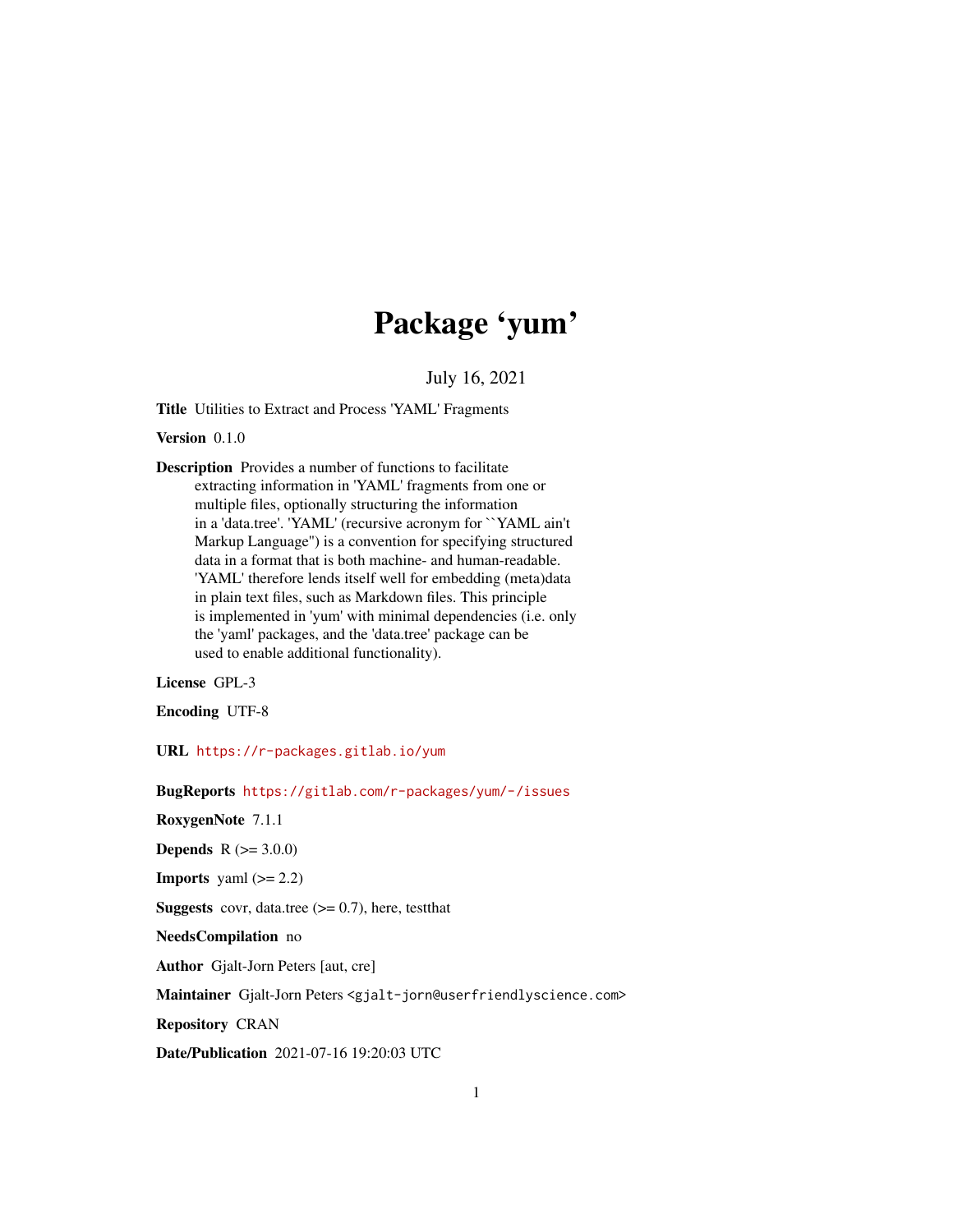# <span id="page-1-0"></span>R topics documented:

| Index |                                                                                                                               | 19 |
|-------|-------------------------------------------------------------------------------------------------------------------------------|----|
|       |                                                                                                                               |    |
|       |                                                                                                                               |    |
|       |                                                                                                                               |    |
|       | $load\_yaml\_fragments \dots \dots \dots \dots \dots \dots \dots \dots \dots \dots \dots \dots \dots \dots \dots \dots \dots$ |    |
|       |                                                                                                                               |    |
|       | $load\_and\_simplify \ldots \ldots \ldots \ldots \ldots \ldots \ldots \ldots \ldots \ldots \ldots$                            |    |
|       |                                                                                                                               |    |
|       |                                                                                                                               |    |
|       | $find\_yam\_fragment\_indices \dots \dots \dots \dots \dots \dots \dots \dots \dots \dots \dots \dots \dots$                  |    |
|       |                                                                                                                               |    |
|       |                                                                                                                               |    |
|       |                                                                                                                               |    |
|       |                                                                                                                               |    |

build\_tree *Convert the objects loaded from YAML fragments into a tree*

#### Description

If the [data.tree::data.tree](#page-0-0) package is installed, this function can be used to convert a list of objects, as loaded from extracted YAML fragments, into a [data.tree::Node\(\)](#page-0-0).

#### Usage

```
build_tree(
  x,
  idName = "id",
  parentIdName = "parentId",
  childrenName = "children",
  {\sf autofill} = {\sf c}({\sf label} = "id"),rankdir = "LR",
  directed = "false",
  silent = TRUE
\mathcal{L}
```
# Arguments

| X.           | Either a list of YAML fragments loaded from a file with $load$ vaml $fragnents()$ .<br>or a list of such lists loaded from all files in a directory with load_yaml_dir(). |
|--------------|---------------------------------------------------------------------------------------------------------------------------------------------------------------------------|
| idName       | The name of the field containing each elements' identifier, used to build the data<br>tree when there are references to a parent from a child element.                    |
| parentIdName | The name of the field containing references to an element's parent element (i.e.<br>the field containing the identifier of the corresponding parent element).             |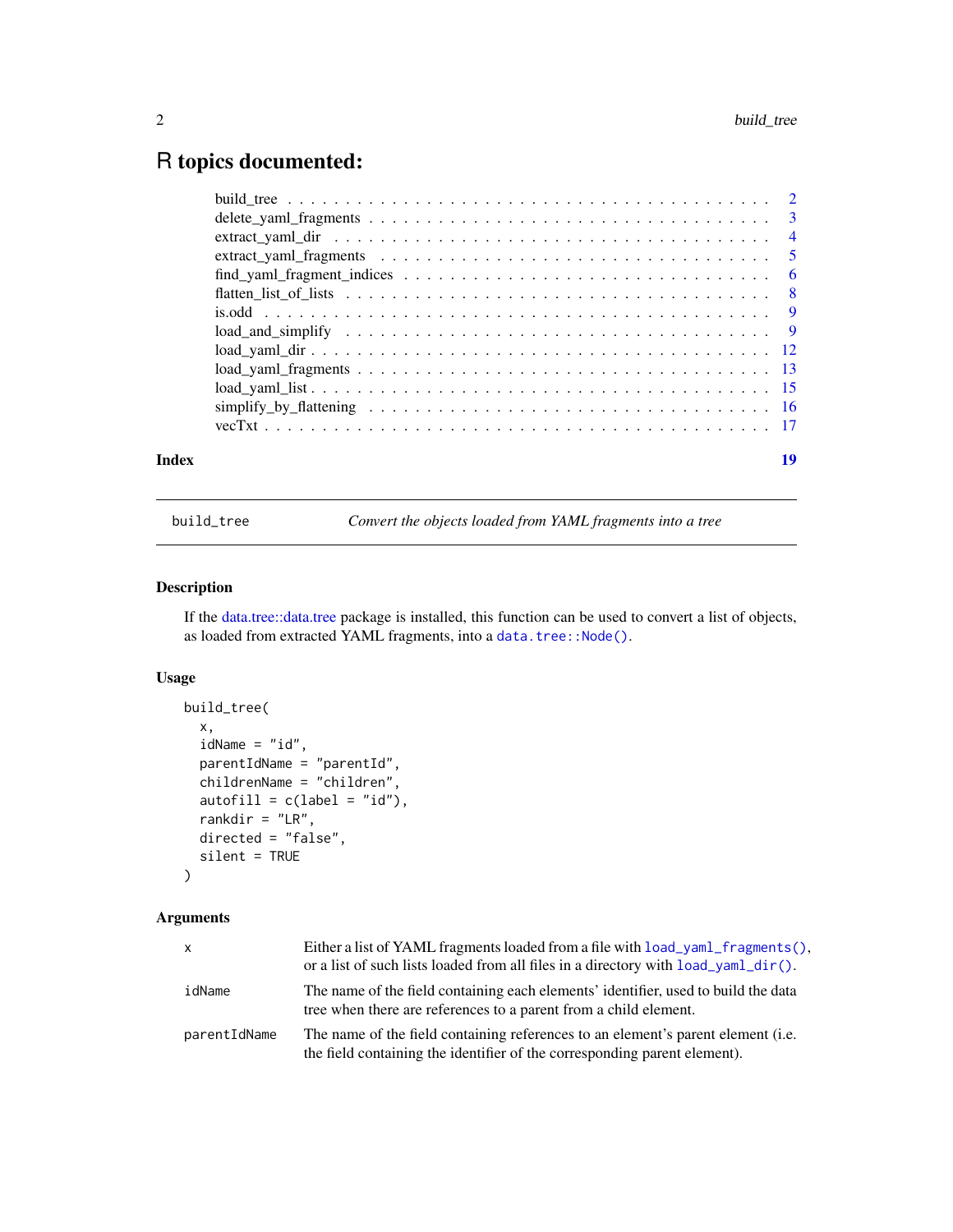<span id="page-2-0"></span>

| childrenName | The name of the field containing an element's children, either as a list of ele-<br>ments, or using the 'shorthand' notation, in which case a vector is supplied with<br>the identifiers of the children.                                                                                        |
|--------------|--------------------------------------------------------------------------------------------------------------------------------------------------------------------------------------------------------------------------------------------------------------------------------------------------|
| autofill     | A named vector where the names represent fields to fill with the values of the<br>fields specified in the vector values. Note that autofill replacements are only<br>applied if the fields to be autofilled (i.e. the names of the vector specified in<br>autofill) do not already have a value. |
| rankdir      | How to plot the plot when it's plotted: the default "LR" plots from left to right.<br>Specify e.g. "TB" to plot from top to bottom.                                                                                                                                                              |
| directed     | Whether the edges should have arrows ("forward" or "backward") or not ("false").                                                                                                                                                                                                                 |
| silent       | Whether to provide (FALSE) or suppress (TRUE) more detailed progress updates.                                                                                                                                                                                                                    |

#### Value

a [data.tree::Node\(\)](#page-0-0) object.

#### Examples

```
loadedYum <- yum::load_yaml_fragments(text=c(
\sum_{n=-+n}^{\infty}"-",
" id: firstFragment",
"---",
"Outside of YAML",
"---",
"-",
" id: secondFragment",
" parentId: firstFragment",
"---",
"Also outside of YAML"));
yum::build_tree(loadedYum);
```
delete\_yaml\_fragments *Delete all YAML fragments from a file*

#### Description

These function deletes all YAML fragments from a file, returning a character vector without the lines that specified the YAML fragments.

```
delete_yaml_fragments(
  file,
  text,
  delimiterRegEx = "^---$",
  ignoreOddDelimiters = FALSE,
  silent = TRUE
)
```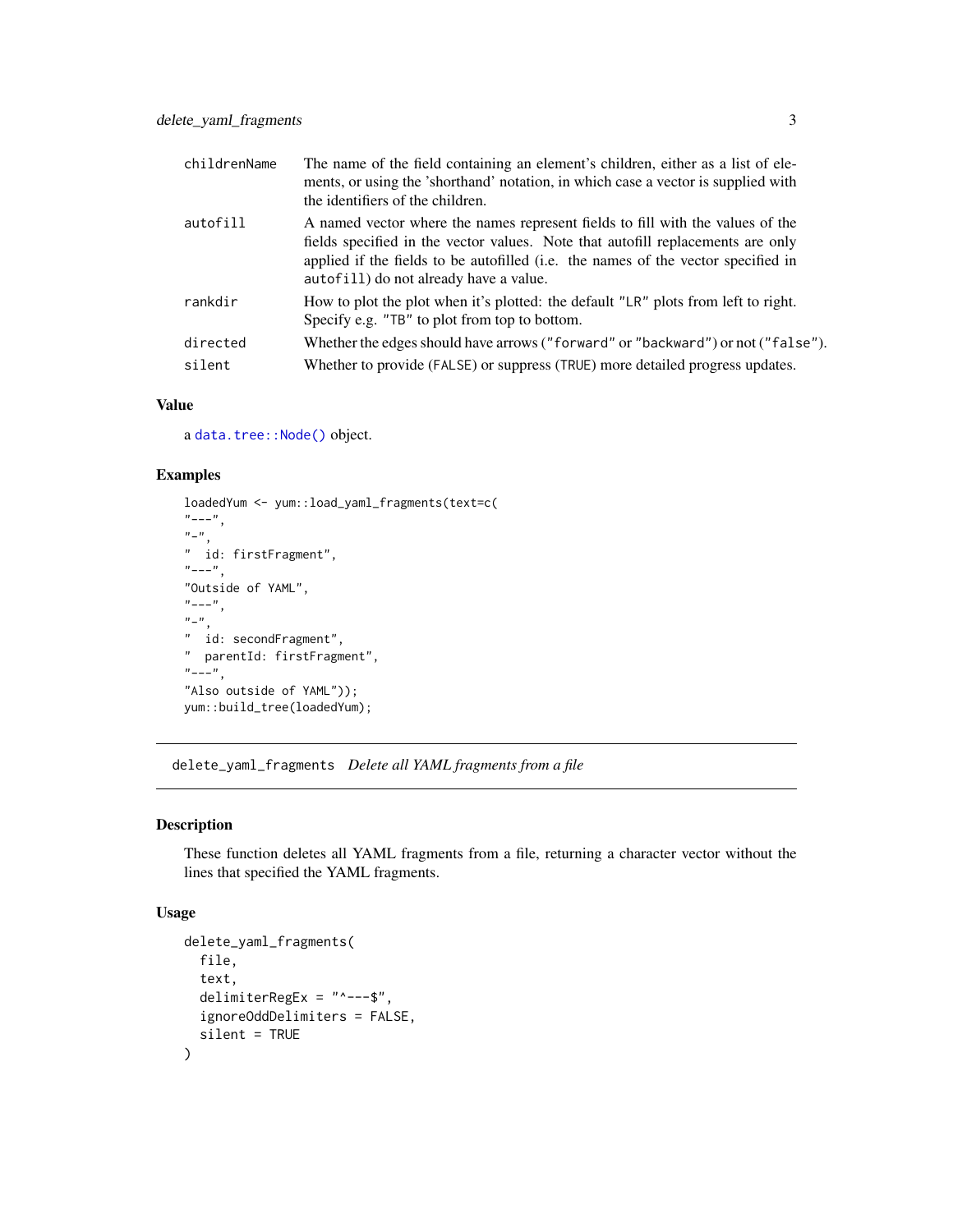#### <span id="page-3-0"></span>Arguments

| file                | The path to a file to scan; if provided, takes precedence over text.                                                        |
|---------------------|-----------------------------------------------------------------------------------------------------------------------------|
| text                | A character vector to scan, where every element should represent one line in the<br>file; can be specified instead of file. |
|                     | delimiterRegEx The regular expression used to locate YAML fragments.                                                        |
| ignoreOddDelimiters |                                                                                                                             |
|                     | Whether to throw an error (FALSE) or delete the last delimiter (TRUE) if an odd<br>number of delimiters is encountered.     |
| silent              | Whether to be silent (TRUE) or informative (FALSE).                                                                         |

#### Value

A list of character vectors.

#### Examples

```
yum::delete_yaml_fragments(text=c("---", "First YAML fragment", "---",
                                   "Outside of YAML",
                                   "---", "Second fragment", "---",
                                   "Also outside of YAML"));
```

| extract_yaml_dir | Extract all YAML fragments from all files in a directory |  |  |  |
|------------------|----------------------------------------------------------|--|--|--|
|------------------|----------------------------------------------------------|--|--|--|

#### Description

These function extracts all YAML fragments from all files in a directory returning a list of character vectors containing the extracted fragments.

```
extract_yaml_dir(
  path,
  recursive = TRUE,
  fileRegexes = c("^{\wedge}[\wedge \backslash \cdot]+.*$"),
  delimiterRegEx = "^---$",
  ignoreOddDelimiters = FALSE,
  encoding = "UTF-8",
  silent = TRUE
)
```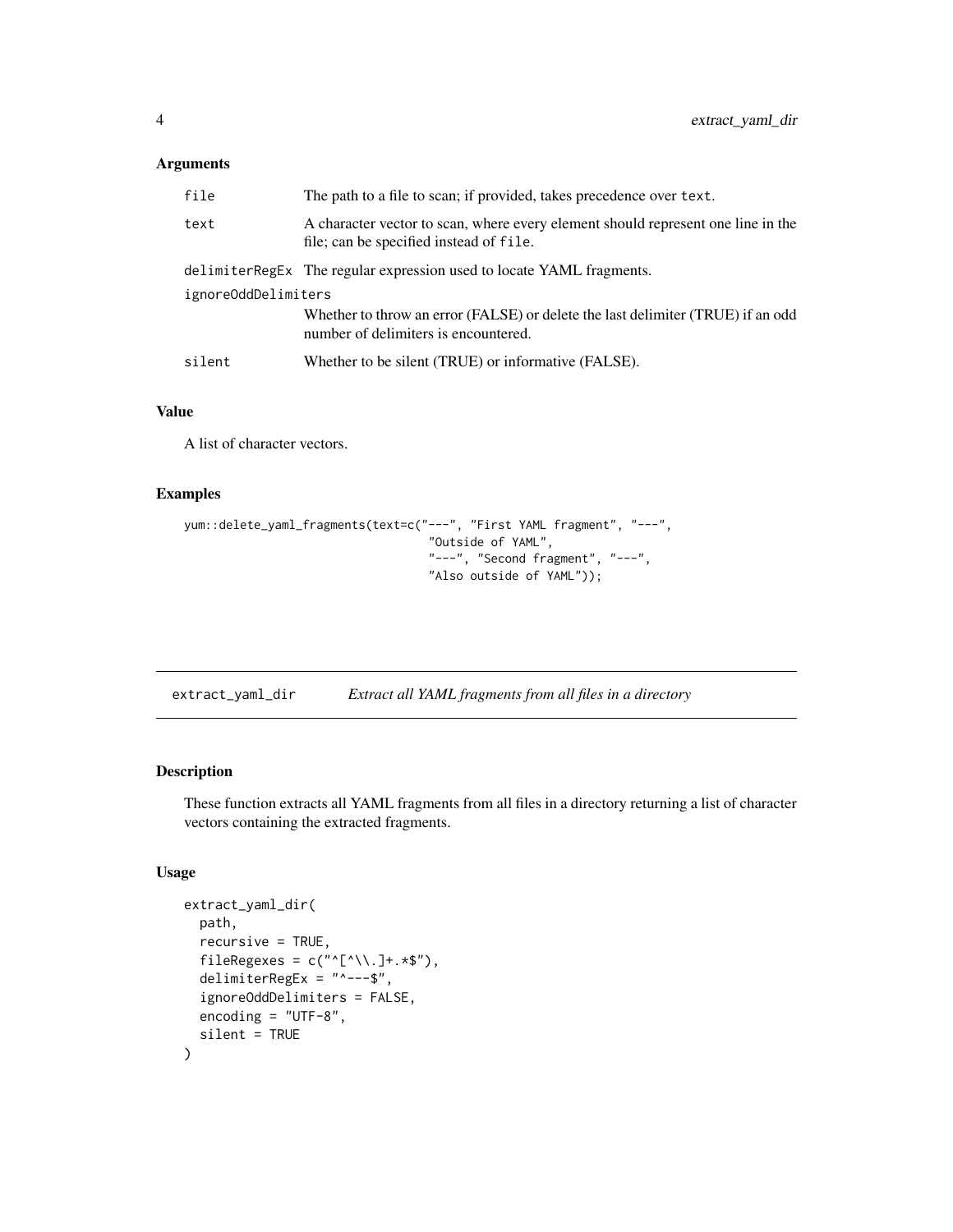#### <span id="page-4-0"></span>Arguments

| path                | The path containing the files.                                                                                                                                                                                                                               |  |
|---------------------|--------------------------------------------------------------------------------------------------------------------------------------------------------------------------------------------------------------------------------------------------------------|--|
| recursive           | Whether to also process subdirectories (TRUE) or not (FALSE).                                                                                                                                                                                                |  |
| fileRegexes         | A vector of regular expressions to match the files against: only files matching<br>one or more regular expressions in this vector are processed. The default regex<br>$(\sqrt{\wedge}$ .]+.*\$) matches all files except those that start with a period (.). |  |
|                     | delimiterRegEx The regular expression used to locate YAML fragments.                                                                                                                                                                                         |  |
| ignoreOddDelimiters |                                                                                                                                                                                                                                                              |  |
|                     | Whether to throw an error (FALSE) or delete the last delimiter (TRUE) if an odd<br>number of delimiters is encountered.                                                                                                                                      |  |
| encoding            | The encoding to use when calling readLines (). Set to NULL to let readLines ()<br>guess.                                                                                                                                                                     |  |
| silent              | Whether to be silent (TRUE) or informative (FALSE).                                                                                                                                                                                                          |  |

#### Value

A list of character vectors.

#### Examples

```
### First get the directory where 'yum' is installed
yumDir <- system.file(package="yum");
### Specify the path of some example files
examplePath <- file.path(yumDir, "extdata");
### Show files (should be three .dct files)
list.files(examplePath);
### Load these files
yum::extract_yaml_dir(path=examplePath);
```
extract\_yaml\_fragments

*Extract all YAML fragments from a file*

#### Description

These function extracts all YAML fragments from a file, returning a list of character vectors containing the extracted fragments.

```
extract_yaml_fragments(
  text,
  file,
  delimiterRegEx = "^---$",
  ignoreOddDelimiters = FALSE,
  encoding = "UTF-8",
  silent = TRUE
)
```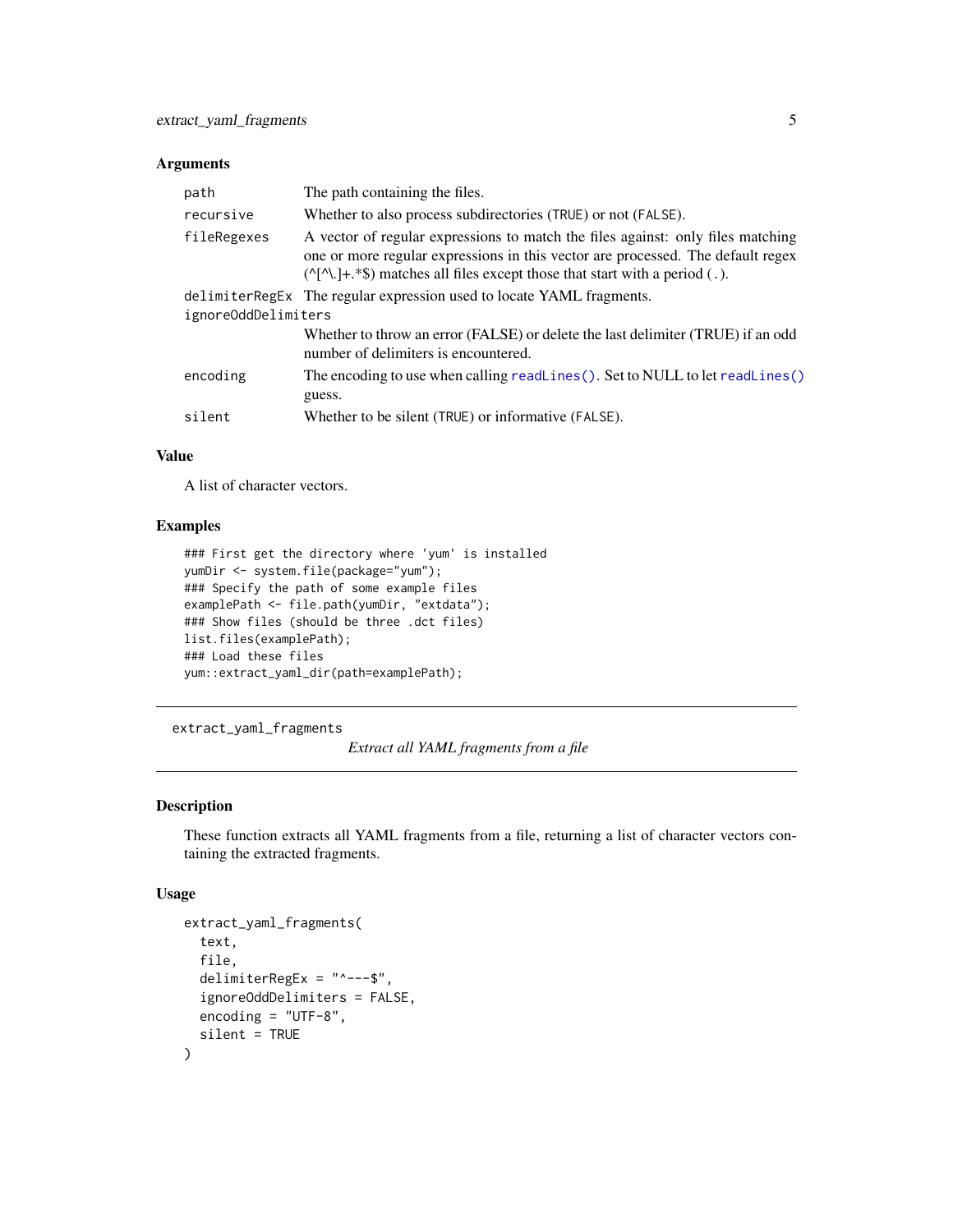#### <span id="page-5-0"></span>Arguments

| text, file          | As text or file, you can specify a file to read with encoding encoding,                                                 |
|---------------------|-------------------------------------------------------------------------------------------------------------------------|
|                     | which will then be read using base:: readLines(). If the argument is named                                              |
|                     | text, whether it is the path to an existing file is checked first, and if it is, that                                   |
|                     | file is read. If the argument is named file, and it does not point to an existing                                       |
|                     | file, an error is produced (useful if calling from other functions). A text should                                      |
|                     | be a character vector where every element is a line of the original source (like                                        |
|                     | provided by base:: readLines()); although if a character vector of one element                                          |
|                     | and including at least one newline character (\\n) is provided as text, it is split                                     |
|                     | at the newline characters using base::strsplit(). Basically, this behavior                                              |
|                     | means that the first argument can be either a character vector or the path to a                                         |
|                     | file; and if you're specifying a file and you want to be certain that an error is                                       |
|                     | thrown if it doesn't exist, make sure to name it file.                                                                  |
|                     | delimiterRegEx The regular expression used to locate YAML fragments.                                                    |
| ignoreOddDelimiters |                                                                                                                         |
|                     | Whether to throw an error (FALSE) or delete the last delimiter (TRUE) if an odd<br>number of delimiters is encountered. |
| encoding            | The encoding to use when calling readLines(). Set to NULL to let readLines()<br>guess.                                  |
| silent              | Whether to be silent (TRUE) or informative (FALSE).                                                                     |
|                     |                                                                                                                         |

#### Value

A list of character vectors, where each vector corresponds to one YAML fragment in the source file or text.

### Examples

```
extract_yaml_fragments(text="
---First: YAML fragment
  id: firstFragment
---
Outside of YAML
---
Second: YAML fragment
  id: secondFragment
  parentId: firstFragment
---
Also outside of YAML
");
```
find\_yaml\_fragment\_indices

*Find the indices ('line numbers') of all YAML fragments from a file*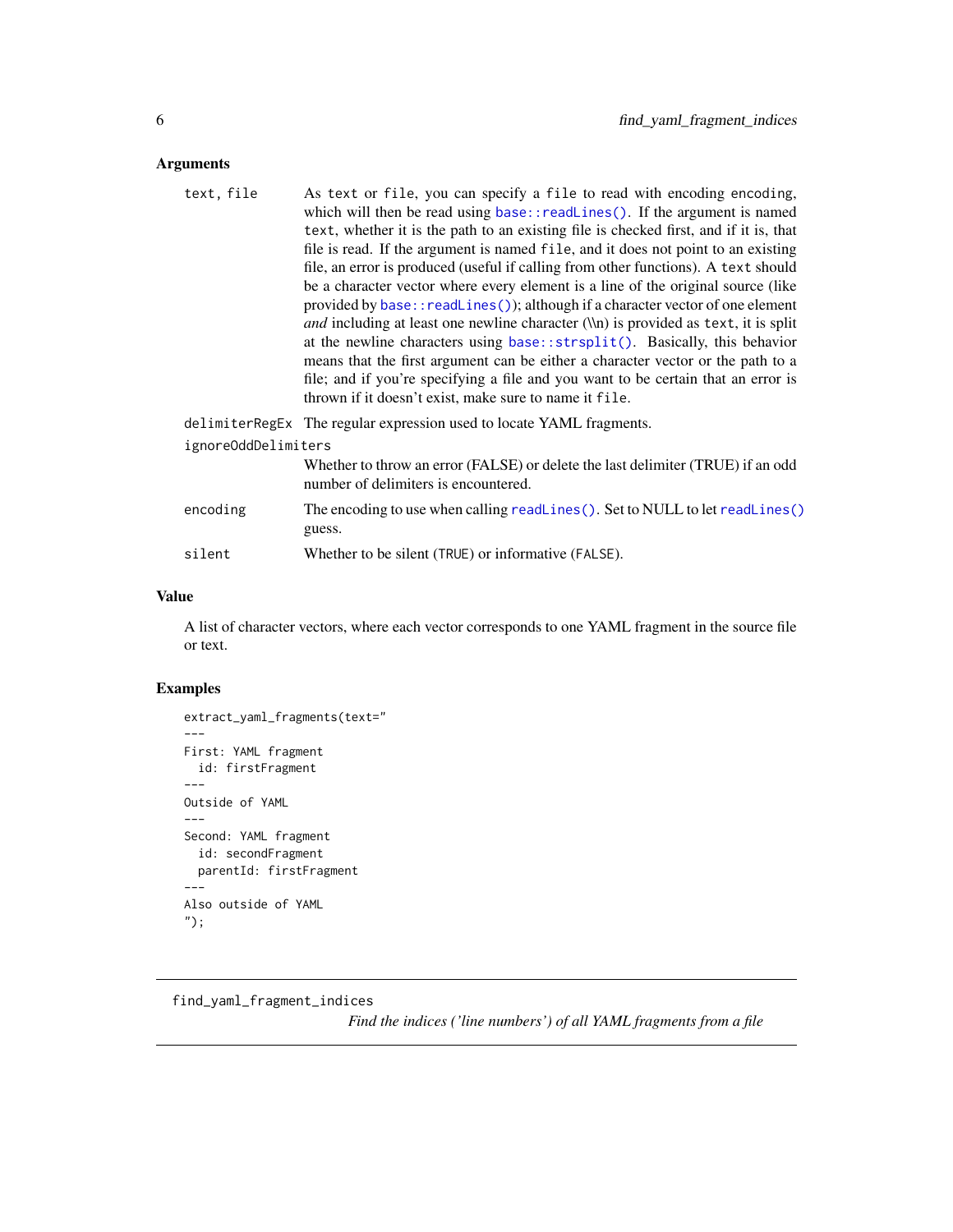#### Description

These function finds all YAML fragments from a file, returning their start and end indices or all indices of all lines in the (non-)YAML fragments.

#### Usage

```
find_yaml_fragment_indices(
  file,
  text,
  invert = FALSE,
  returnFragmentIndices = TRUE,
  returnPairedIndices = TRUE,
  delimiterRegEx = "^---$",
  ignoreOddDelimiters = FALSE,
  silent = TRUE
)
```
#### Arguments

| file                  | The path to a file to scan; if provided, takes precedence over text.                                                        |
|-----------------------|-----------------------------------------------------------------------------------------------------------------------------|
| text                  | A character vector to scan, where every element should represent one line in the<br>file; can be specified instead of file. |
| invert                | Set to TRUE to return the indices of the character vector that are <i>not</i> YAML<br>fragments.                            |
| returnFragmentIndices |                                                                                                                             |
|                       | Set to TRUE to return all indices of the relevant fragments (i.e. including inter-<br>mediate indices).                     |
| returnPairedIndices   |                                                                                                                             |
|                       | Whether to return two vectors with the start and end indices, or pair them up in<br>vectors of 2.                           |
|                       | delimiterRegEx The regular expression used to locate YAML fragments.                                                        |
| ignoreOddDelimiters   |                                                                                                                             |
|                       | Whether to throw an error (FALSE) or delete the last delimiter (TRUE) if an odd<br>number of delimiters is encountered.     |
| silent                | Whether to be silent (TRUE) or informative (FALSE).                                                                         |
|                       |                                                                                                                             |

#### Value

A list of numeric vectors with start and end indices

```
### Create simple text vector with the right delimiters
simpleExampleText <-
  c(
    "---",
   "First YAML fragment",
```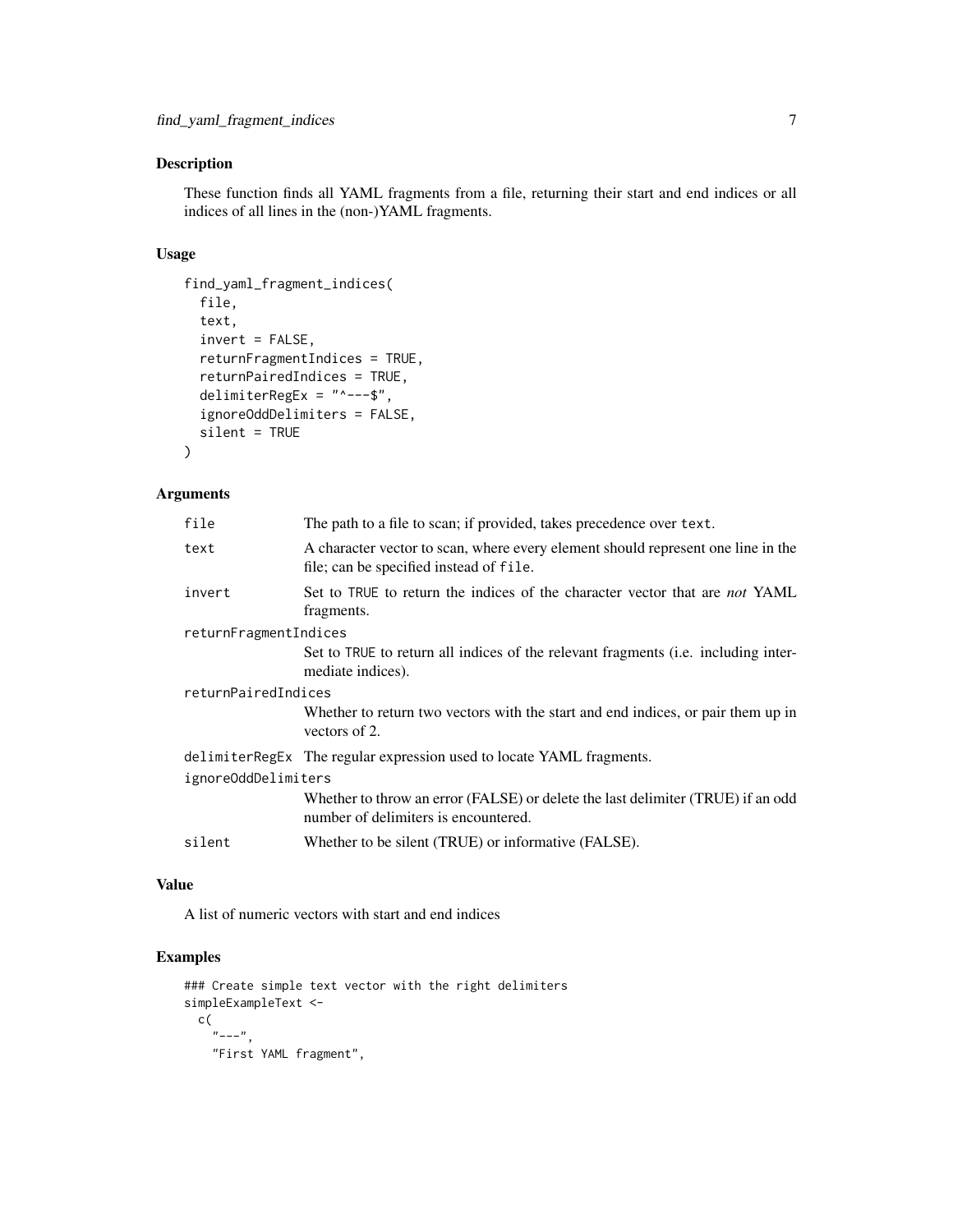```
"---",
    "Outside of YAML",
    "This, too.",
    "---",
    "Second fragment",
    "---",
    "Also outside of YAML",
    "Another one outside",
    "Last one"
  );
yum::find_yaml_fragment_indices(
  text=simpleExampleText
);
yum::find_yaml_fragment_indices(
  text=simpleExampleText,
  returnFragmentIndices = FALSE
);
yum::find_yaml_fragment_indices(
  text=simpleExampleText,
  invert = TRUE
);
```
flatten\_list\_of\_lists *Flatten a list of lists to a list of atomic vectors*

#### Description

This function takes a hierarchical structure of lists and extracts all atomic vectors, returning one flat list of all those vectors.

#### Usage

flatten\_list\_of\_lists(x)

#### Arguments

x The list of lists.

#### Value

A list of atomic vectors.

<span id="page-7-0"></span>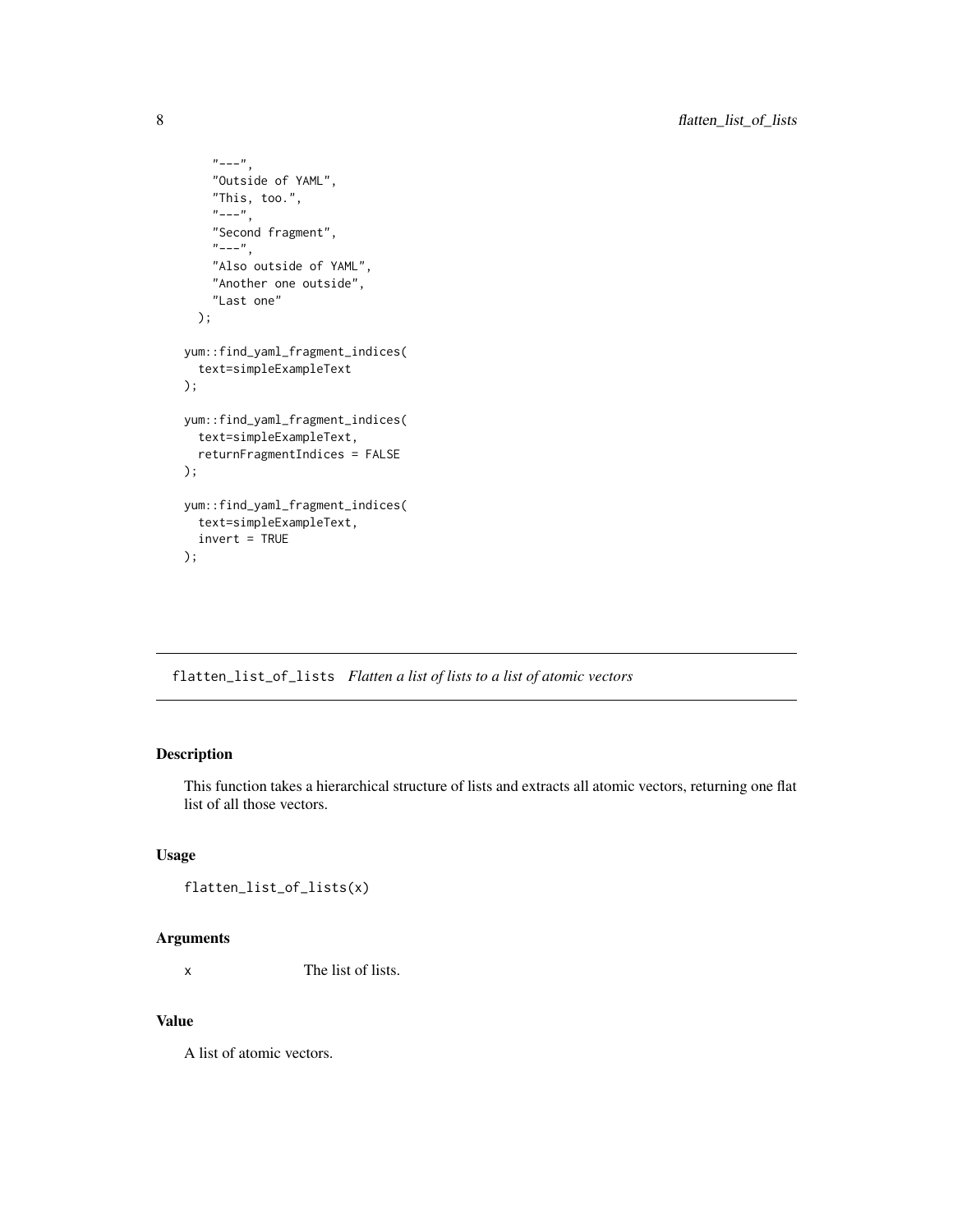#### <span id="page-8-0"></span>is.odd 9

#### Examples

```
### First create a list of lists
listOfLists <-
  list(list(list(1:3, 8:5), 7:7), list(1:4, 8:2));
yum::flatten_list_of_lists(listOfLists);
```
#### is.odd *Checking whether numbers are odd or even*

#### Description

Checking whether numbers are odd or even

#### Usage

```
is.odd(vector)
```

```
is.even(vector)
```
#### Arguments

vector The vector to process

#### Value

A logical vector.

#### Examples

is.odd(4);

load\_and\_simplify *Load YAML fragments in one or multiple files and simplify them*

#### Description

These function extracts all YAML fragments from a file or text (load\_and\_simplify) or from all files in a directory (load\_and\_simplify\_dir) and loads them by calling [load\\_yaml\\_fragments\(\)](#page-12-1), and then calls [simplify\\_by\\_flattening\(\)](#page-15-1), on the result, returning the resulting list.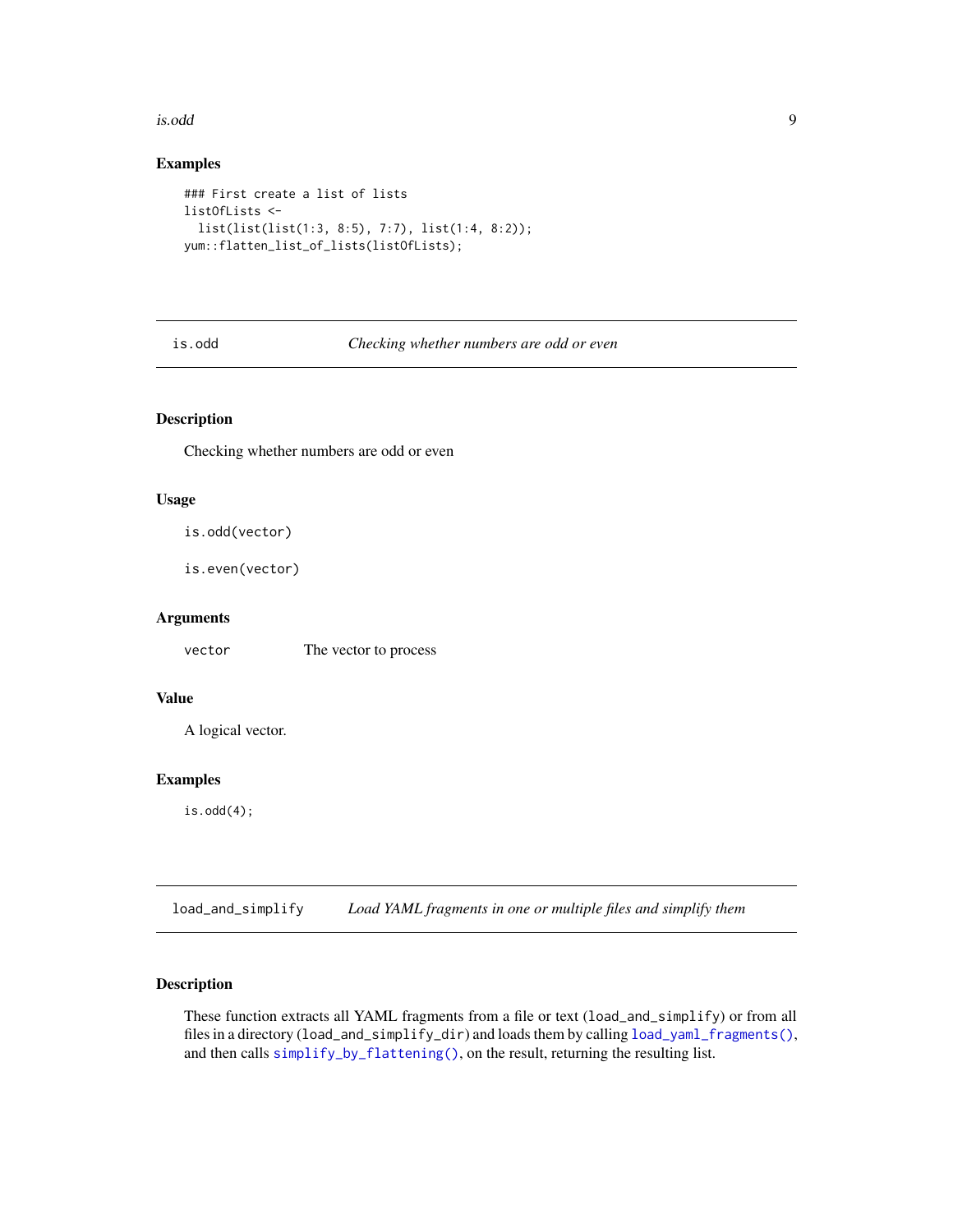#### Usage

```
load_and_simplify(
  text,
  file,
  yamlFragments = NULL,
  select = ".**"simplify = ".**",
  delimiterRegEx = "---$".
  ignoreOddDelimiters = FALSE,
  encoding = "UTE-8",silent = TRUE
)
load_and_simplify_dir(
  path,
  recursive = TRUE,
  fileRegexes = c("^{\wedge}[\wedge\backslash\cdot]+.*^{\wedge}),
  select = ".**,
  simplify = ".**",
  delimiterRegEx = "^---$",
  ignoreOddDelimiters = FALSE,
  encoding = "UTF-8",
  silent = TRUE
)
```
#### Arguments

text As text or file, you can specify a file to read with encoding encoding, which will then be read using [base::readLines\(\)](#page-0-0). If the argument is named text, whether it is the path to an existing file is checked first, and if it is, that file is read. If the argument is named file, and it does not point to an existing file, an error is produced (useful if calling from other functions). A text should be a character vector where every element is a line of the original source (like provided by base:: readLines()); although if a character vector of one element *and* including at least one newline character (\\n) is provided as text, it is split at the newline characters using [base::strsplit\(\)](#page-0-0). Basically, this behavior means that the first argument can be either a character vector or the path to a file; and if you're specifying a file and you want to be certain that an error is thrown if it doesn't exist, make sure to name it file.

file As text or file, you can specify a file to read with encoding encoding, which will then be read using [base::readLines\(\)](#page-0-0). If the argument is named text, whether it is the path to an existing file is checked first, and if it is, that file is read. If the argument is named file, and it does not point to an existing file, an error is produced (useful if calling from other functions). A text should be a character vector where every element is a line of the original source (like provided by base:: readLines()); although if a character vector of one element *and* including at least one newline character (\\n) is provided as text, it is split at the newline characters using [base::strsplit\(\)](#page-0-0). Basically, this behavior

<span id="page-9-0"></span>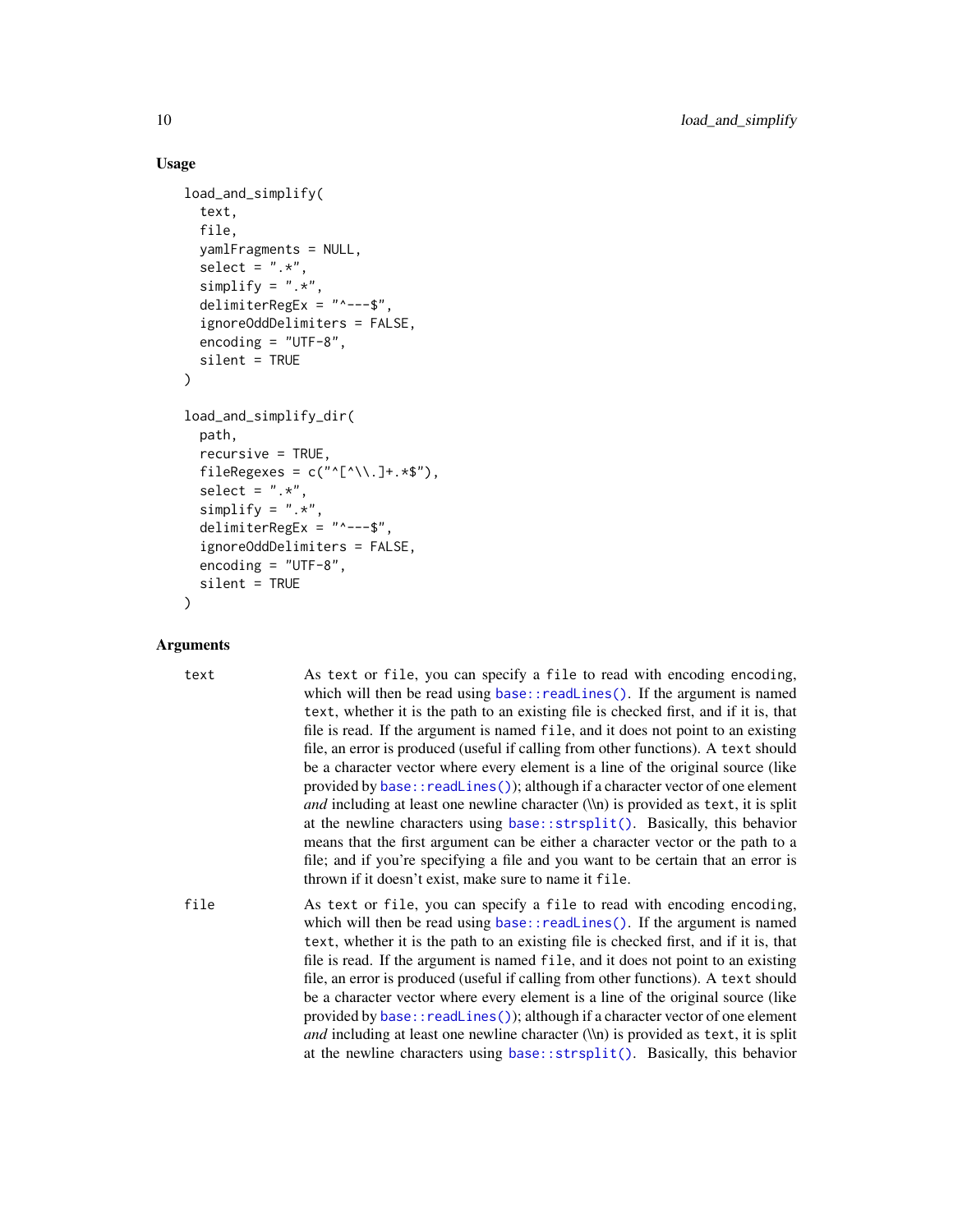means that the first argument can be either a character vector or the path to a file; and if you're specifying a file and you want to be certain that an error is thrown if it doesn't exist, make sure to name it file.

- <span id="page-10-0"></span>yamlFragments A character vector of class yamlFragment where every element corresponds to one line of the YAML fragments, or a list of multiple such character vectors (of class yamlFragments). Specify either yamlFragments (which, if specified, takes precedence over file and text), file, or text (file takes precedence over text).
- select A vector of regular expressions specifying object names to retain. The default (.\*) matches everything, so by default, all objects are retained.
- simplify A regular expression specifying which elements to simplify (default is everything)

delimiterRegEx The regular expression used to locate YAML fragments.

ignoreOddDelimiters

- Whether to throw an error (FALSE) or delete the last delimiter (TRUE) if an odd number of delimiters is encountered.
- encoding The encoding to use when calling [readLines\(\)](#page-0-0). Set to NULL to let readLines() guess.
- silent Whether to be silent (TRUE) or informative (FALSE).
- path The path containing the files.
- recursive Whether to also process subdirectories (TRUE) or not (FALSE).
- fileRegexes A vector of regular expressions to match the files against: only files matching one or more regular expressions in this vector are processed. The default regex  $(\Lambda[\Lambda].]+.*\$ ) matches all files except those that start with a period (.).

#### Value

A list of objects, where each object corresponds to one item specified in the read YAML fragment(s) from the source file or text. If the convention of the rock, dct and justifier packages is followed, each object in this list contains one or more named objects (lists), where the name indicates the type of information contained. Each of those objects (lists) then contains one or more objects of that type, such as metadata or codes for rock, a decentralized construct taxonomy element for dct, and a justification, decision, assertion, or source for justifier.

```
yum::load_and_simplify(text="
---
firstObject:
  id: firstFragment
---
Outside of YAML
---
otherObjectType:
  -
    id: secondFragment
    parentId: firstFragment
```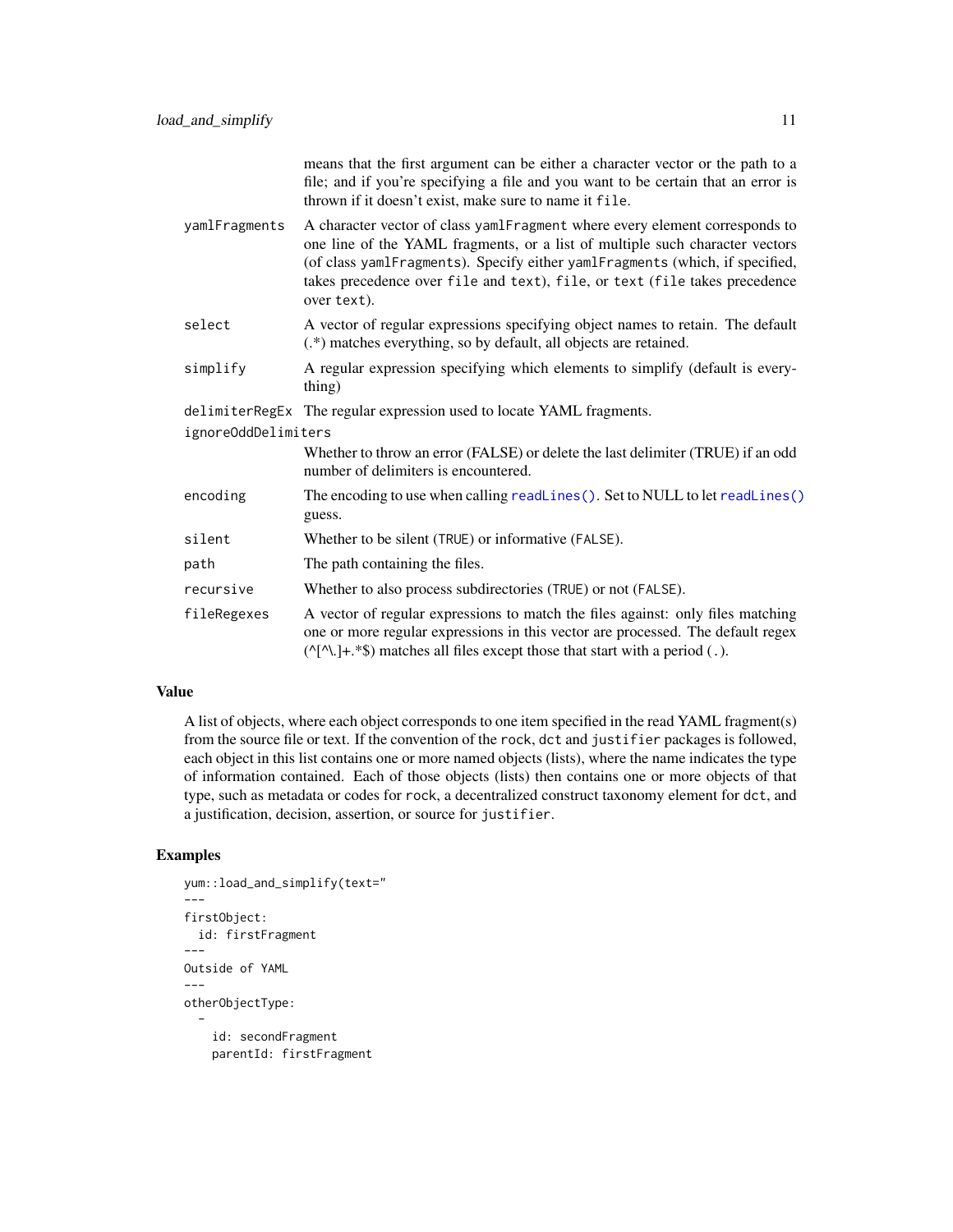```
-
    id: thirdFragment
    parentId: firstFragment
---
Also outside of YAML");
```
<span id="page-11-1"></span>load\_yaml\_dir *Load all YAML fragments from all files in a directory*

#### Description

These function extracts all YAML fragments from all files in a directory returning a list of character vectors containing the extracted fragments.

#### Usage

```
load_yaml_dir(
  path,
  recursive = TRUE,
  fileRegexes = c("^{\wedge}[\wedge \backslash \cdot]+.*$"),
  select = ".**",
  delimiterRegEx = "---$",
  ignoreOddDelimiters = FALSE,
  encoding = "UTF-8",
  silent = TRUE
)
```
#### Arguments

| The path containing the files.                                                                                                                                                                                                                               |
|--------------------------------------------------------------------------------------------------------------------------------------------------------------------------------------------------------------------------------------------------------------|
| Whether to also process subdirectories (TRUE) or not (FALSE).                                                                                                                                                                                                |
| A vector of regular expressions to match the files against: only files matching<br>one or more regular expressions in this vector are processed. The default regex<br>$(\sqrt{\wedge}$ .]+.*\$) matches all files except those that start with a period (.). |
| A vector of regular expressions specifying object names to retain. The default<br>(.*) matches everything, so by default, all objects are retained.                                                                                                          |
| delimiterRegEx The regular expression used to locate YAML fragments.                                                                                                                                                                                         |
| ignoreOddDelimiters                                                                                                                                                                                                                                          |
| Whether to throw an error (FALSE) or delete the last delimiter (TRUE) if an odd<br>number of delimiters is encountered.                                                                                                                                      |
| The encoding to use when calling readLines(). Set to NULL to let readLines()<br>guess.                                                                                                                                                                       |
| Whether to be silent (TRUE) or informative (FALSE).                                                                                                                                                                                                          |
|                                                                                                                                                                                                                                                              |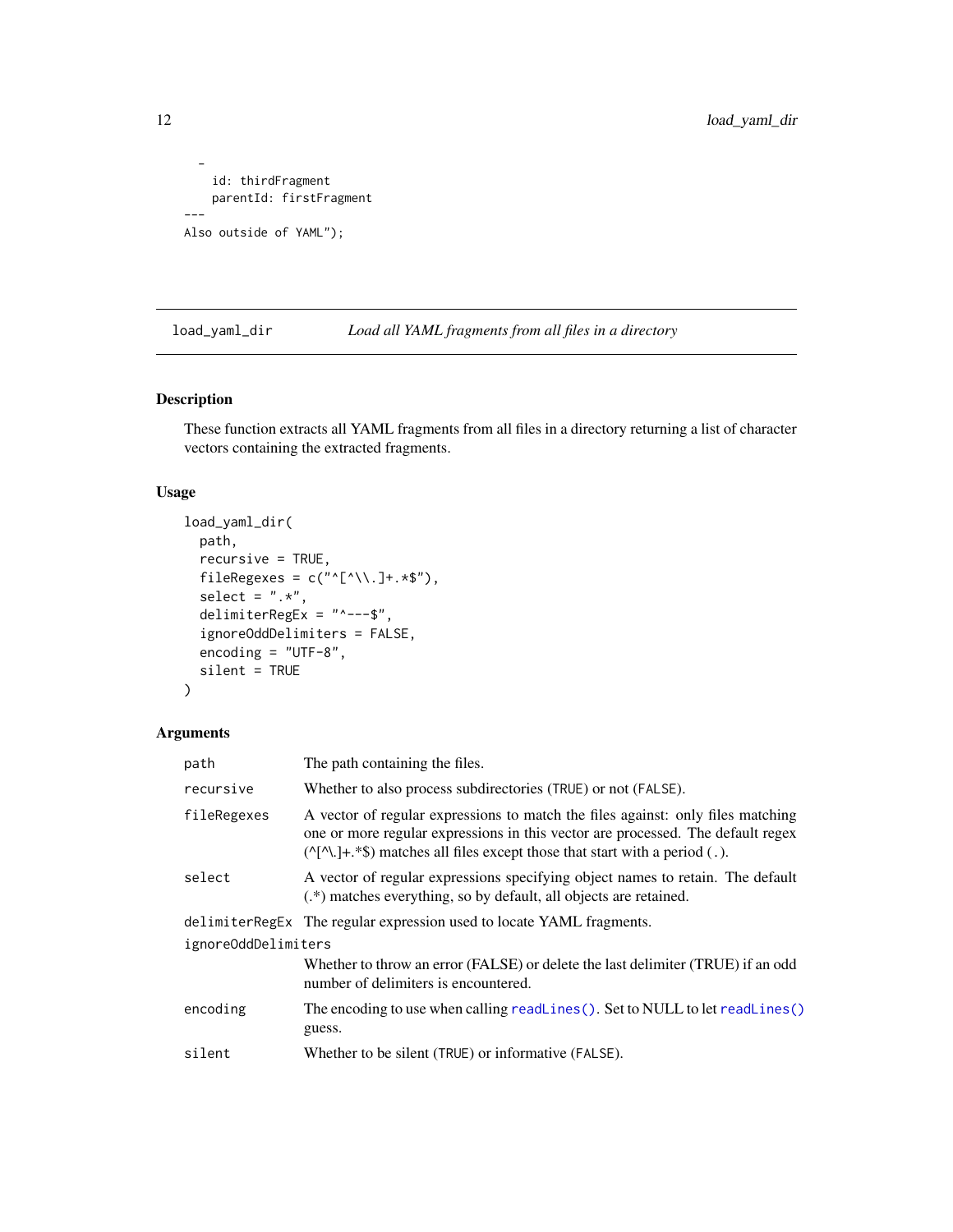#### <span id="page-12-0"></span>Details

These function extracts all YAML fragments from all files in a directory and then calls [yaml::yaml.load\(\)](#page-0-0) to parse them. It then returns a list where each element is a list with the parsed fragments in a file.

#### Value

A list of lists of objects.

#### Examples

```
### First get the directory where 'yum' is installed
yumDir <- system.file(package="yum");
### Specify the path of some example files
examplePath <- file.path(yumDir, "extdata");
### Show files (should be three .dct files)
list.files(examplePath);
### Load these files
yum::load_yaml_dir(path=examplePath);
```
<span id="page-12-1"></span>load\_yaml\_fragments *Load all YAML fragments from a file*

#### Description

These function extracts all YAML fragments from a file and then calls [yaml::yaml.load\(\)](#page-0-0) to parse them. It then returns a list of the parsed fragments.

#### Usage

```
load_yaml_fragments(
  text,
  file,
  yamlFragments = NULL,
  select = ".**",
  delimiterRegEx = "^---$",
  ignoreOddDelimiters = FALSE,
  encoding = "UTE-8",silent = TRUE
)
```
#### Arguments

text As text or file, you can specify a file to read with encoding encoding, which will then be read using [base::readLines\(\)](#page-0-0). If the argument is named text, whether it is the path to an existing file is checked first, and if it is, that file is read. If the argument is named file, and it does not point to an existing file, an error is produced (useful if calling from other functions). A text should be a character vector where every element is a line of the original source (like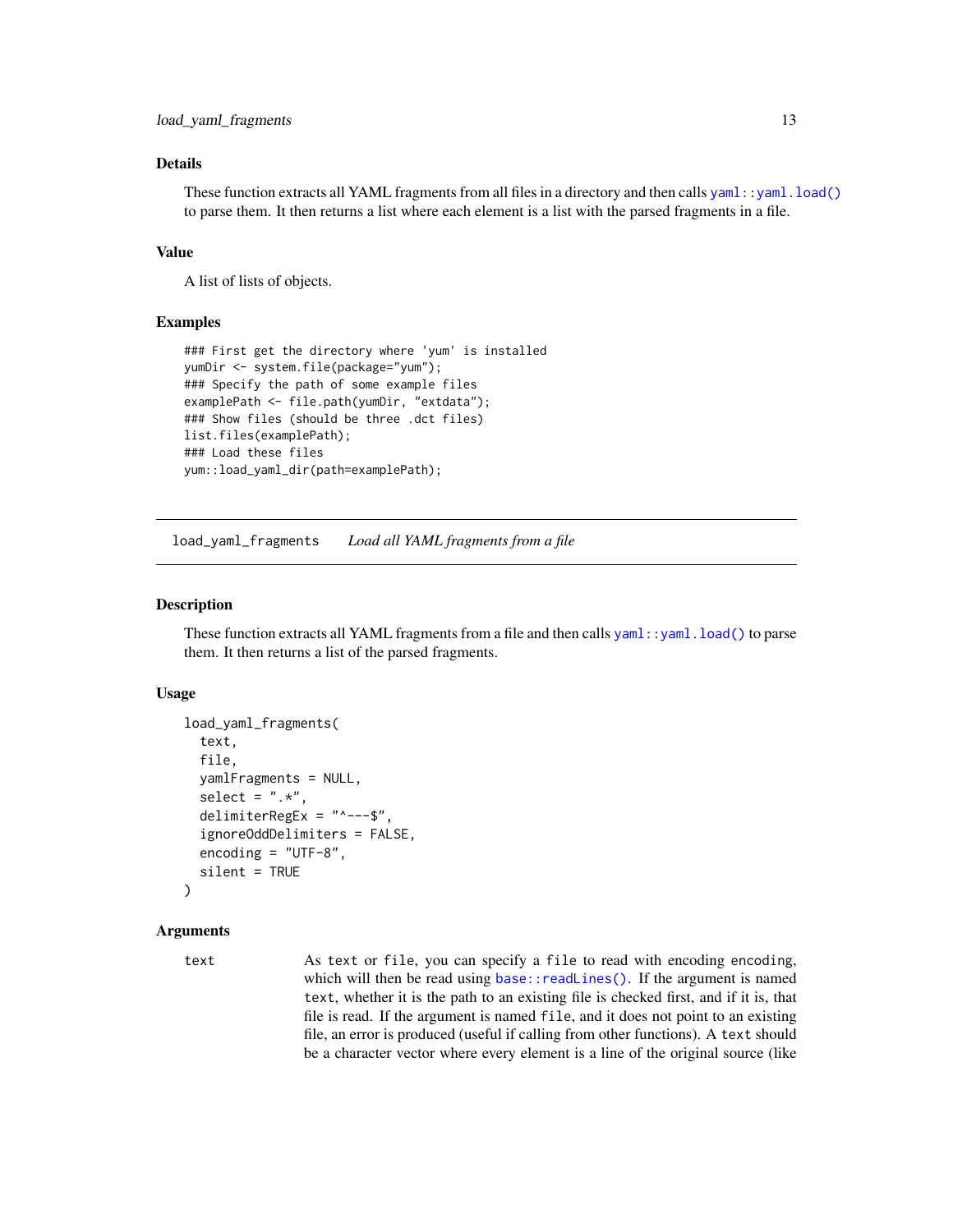<span id="page-13-0"></span>provided by base:: readLines()); although if a character vector of one element *and* including at least one newline character (\\n) is provided as text, it is split at the newline characters using [base::strsplit\(\)](#page-0-0). Basically, this behavior means that the first argument can be either a character vector or the path to a file; and if you're specifying a file and you want to be certain that an error is thrown if it doesn't exist, make sure to name it file.

- file As text or file, you can specify a file to read with encoding encoding, which will then be read using base:: readLines(). If the argument is named text, whether it is the path to an existing file is checked first, and if it is, that file is read. If the argument is named file, and it does not point to an existing file, an error is produced (useful if calling from other functions). A text should be a character vector where every element is a line of the original source (like provided by base:: readLines()); although if a character vector of one element *and* including at least one newline character (\\n) is provided as text, it is split at the newline characters using [base::strsplit\(\)](#page-0-0). Basically, this behavior means that the first argument can be either a character vector or the path to a file; and if you're specifying a file and you want to be certain that an error is thrown if it doesn't exist, make sure to name it file.
- yamlFragments A character vector of class yamlFragment where every element corresponds to one line of the YAML fragments, or a list of multiple such character vectors (of class yamlFragments). Specify either yamlFragments (which, if specified, takes precedence over file and text), file, or text (file takes precedence over text).
- select A vector of regular expressions specifying object names to retain. The default (.\*) matches everything, so by default, all objects are retained.

```
delimiterRegEx The regular expression used to locate YAML fragments.
```
ignoreOddDelimiters

Whether to throw an error (FALSE) or delete the last delimiter (TRUE) if an odd number of delimiters is encountered.

encoding The encoding to use when calling [readLines\(\)](#page-0-0). Set to NULL to let readLines() guess.

#### Value

A list of objects, where each object corresponds to one YAML fragment from the source file or text. If the convention of the rock, dct and justifier packages is followed, each object in this list contains one or more named objects (lists), where the name indicated the type of information contained. Each of those objects (lists) then contains one or more objects of that type, such as metadata or codes for rock, a decentralized construct taxonomy element for dct, and a justification for justifier.

```
yum::load_yaml_fragments(text="
---
-
```
silent Whether to be silent (TRUE) or informative (FALSE).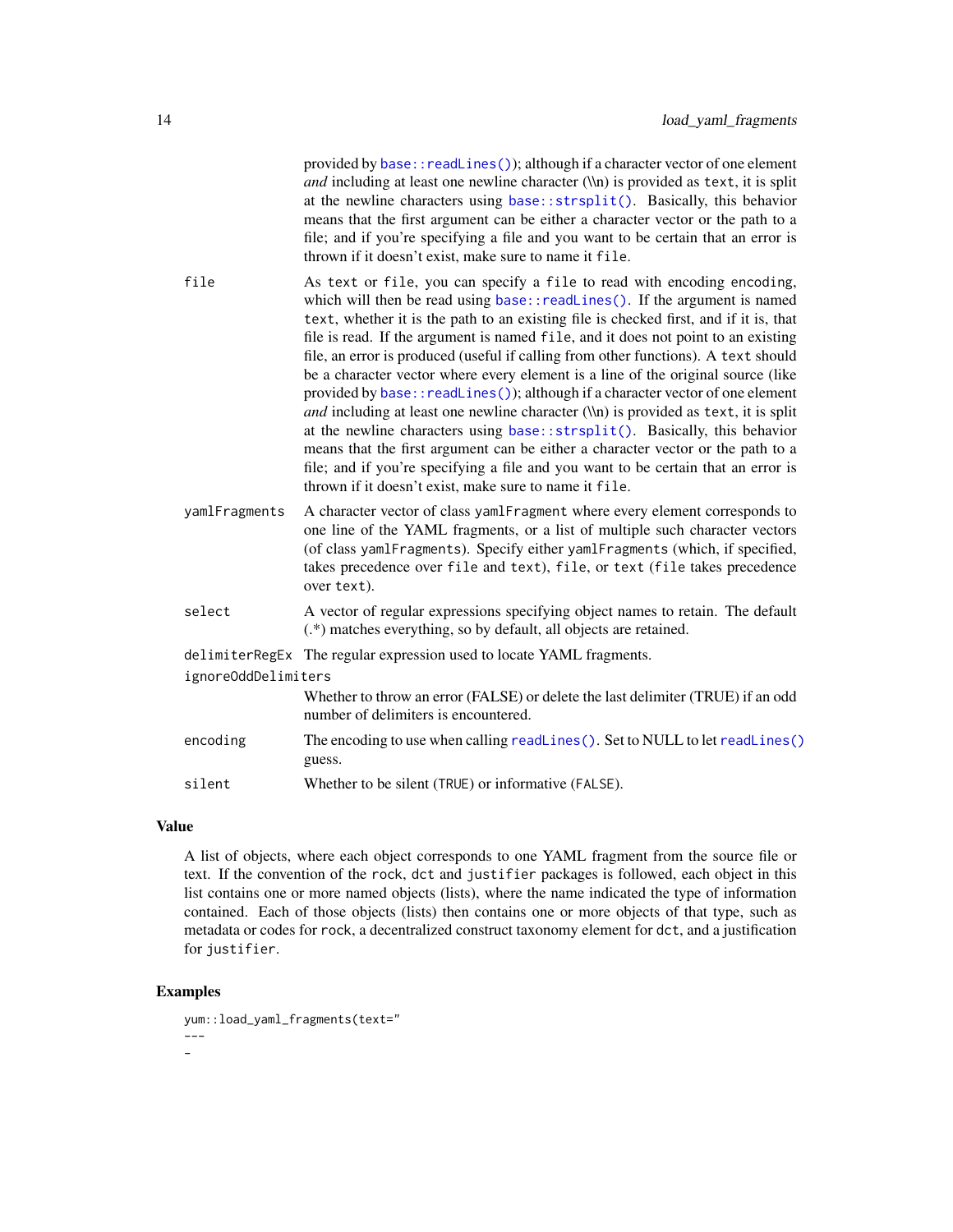#### <span id="page-14-0"></span>load\_yaml\_list 15

```
id: firstFragment
---
Outside of YAML
---
-
  id: secondFragment
 parentId: firstFragment
---
Also outside of YAML");
```
load\_yaml\_list *Load all YAML fragments from all character vectors in a list*

#### Description

These function extracts all YAML fragments from character vectors in a list, returning a list of character vectors containing the extracted fragments.

#### Usage

```
load_yaml_list(
 x,
 recursive = TRUE,
  select = ".*",delimiterRegEx = "^---$",
  ignoreOddDelimiters = FALSE,
  encoding = "UTF-8",
  silent = TRUE
)
```
### Arguments

| X                   | The list containing the character vectors.                                                                                                          |
|---------------------|-----------------------------------------------------------------------------------------------------------------------------------------------------|
| recursive           | Whether to first unlist the list (TRUE) or not (FALSE).                                                                                             |
| select              | A vector of regular expressions specifying object names to retain. The default<br>(.*) matches everything, so by default, all objects are retained. |
|                     | delimiterRegEx The regular expression used to locate YAML fragments.                                                                                |
| ignoreOddDelimiters |                                                                                                                                                     |
|                     | Whether to throw an error (FALSE) or delete the last delimiter (TRUE) if an odd<br>number of delimiters is encountered.                             |
| encoding            | The encoding to use when calling readLines(). Set to NULL to let readLines()<br>guess.                                                              |
| silent              | Whether to be silent (TRUE) or informative (FALSE).                                                                                                 |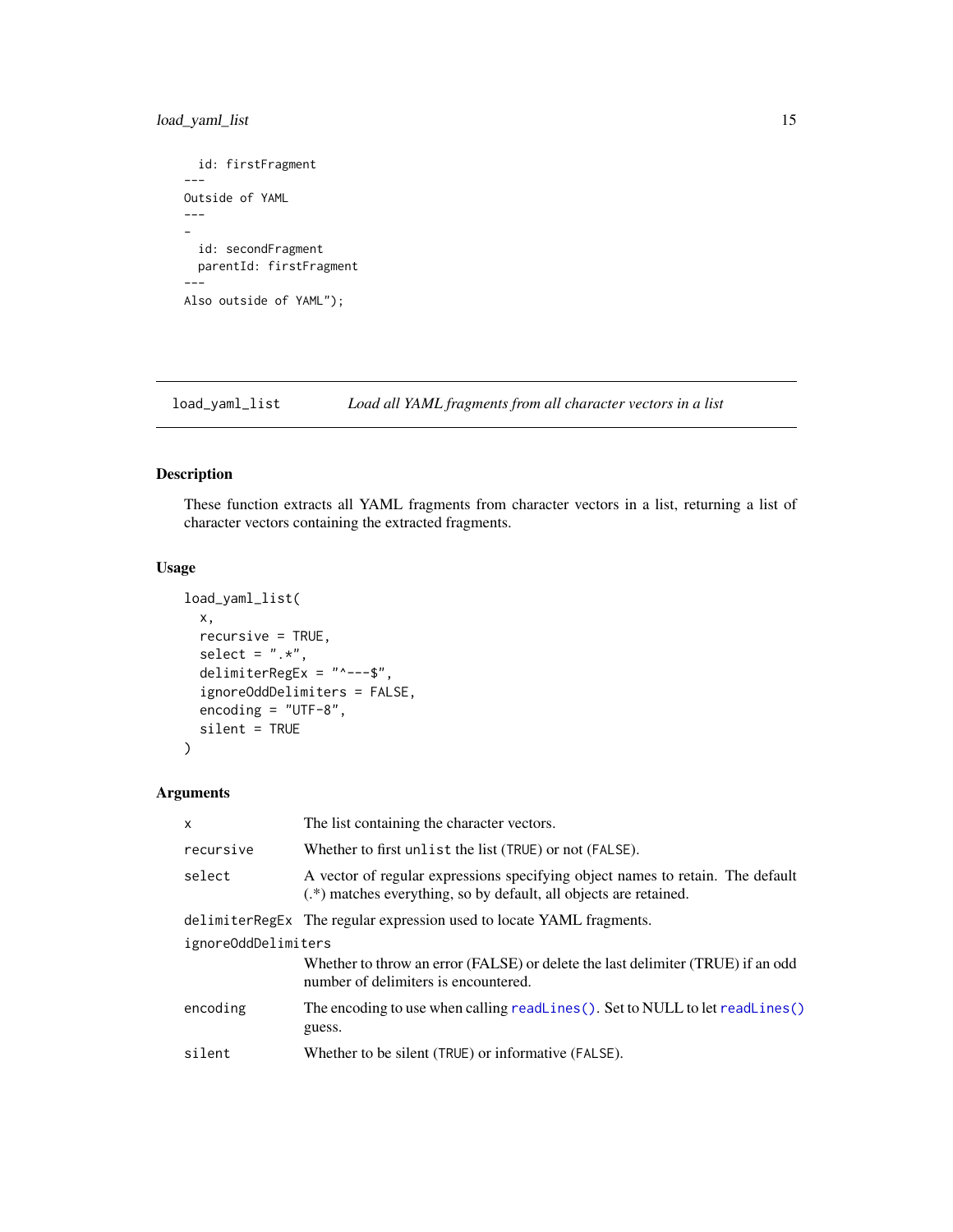#### Details

This function calls  $\text{yaml}: \text{yaml}.load()$  on all character vectors in a list. It then returns a list where each element is a list with the parsed fragments in a file.

#### Value

A list of lists of objects.

#### Examples

```
yamlList <- list(c(
"---",
"-",
" id: firstFragment",
"---"), c(
"---",
n \perp n" id: secondFragment",
" parentId: firstFragment",
"---"));
yum::load_yaml_list(yamlList);
```
<span id="page-15-1"></span>simplify\_by\_flattening

*Simplify the structure of extracted YAML fragments*

#### Description

This function does some cleaning and simplifying to allow efficient specification of elements in the YAML fragments.

#### Usage

```
simplify_by_flattening(x, simplify = ".*", .level = 1)
```
#### Arguments

|          | Extracted (and loaded) YAML fragments                                                   |
|----------|-----------------------------------------------------------------------------------------|
| simplify | A regular expression specifying which elements to simplify (default is every-<br>thing) |
| .level.  | Internal argument to enable slightly-less-than-elegant 'recursion'.                     |

#### Value

A simplified list (but still a list)

<span id="page-15-0"></span>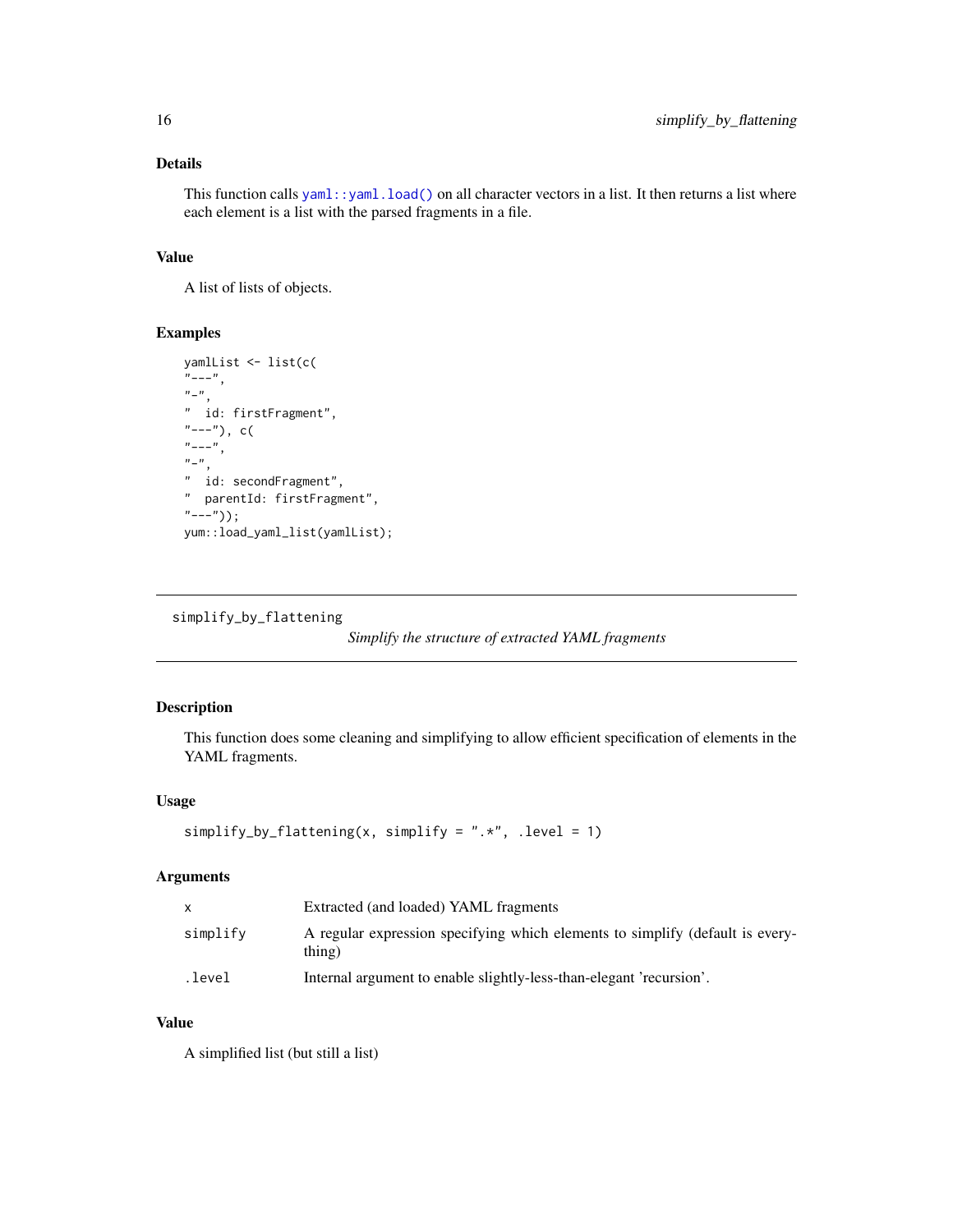#### <span id="page-16-0"></span> $\text{vec}$ Xt  $\frac{17}{2}$

#### Examples

```
yamlFragmentExample <- '
---source:
  -
    id: src_1
    label: "Label 1"
  -
    id: src_2
    label: "Label 2"
assertion:
  -
    id: assertion_1
    label: "Assertion 1"
  -
    id: assertion_2
    label: "Assertion 2"
---
';
loadedExampleFragments <-
  load_yaml_fragments(yamlFragmentExample);
simplified <-
  simplify_by_flattening(loadedExampleFragments);
### Pre simmplification:
str(loadedExampleFragments);
### Post simmplification:
```

```
str(simplified);
```
vecTxt *Easily parse a vector into a character value*

#### Description

Easily parse a vector into a character value

```
vecTxt(
  vector,
 delimiter = ", "useQuote = ",
 firstDelimiter = NULL,
  lastDelimiter = " & ",
  firstElements = 0,
 lastElements = 1,
  lastHasPrecedence = TRUE
```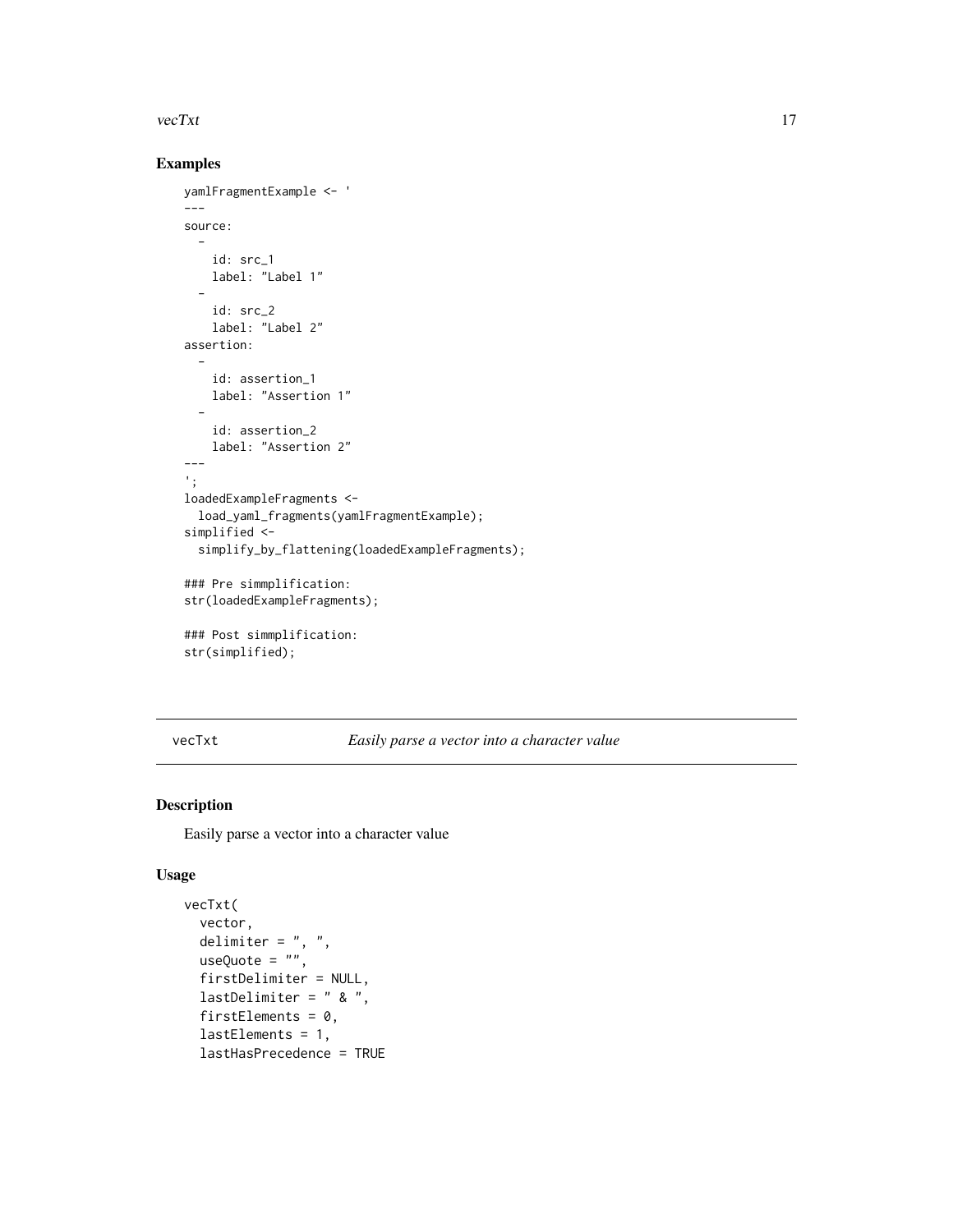18 vecTxt

```
\lambda
```
vecTxtQ(vector, useQuote = "'", ...)

# Arguments

| vector                                   | The vector to process.                                                                                                                                                                                                                                                                                               |  |
|------------------------------------------|----------------------------------------------------------------------------------------------------------------------------------------------------------------------------------------------------------------------------------------------------------------------------------------------------------------------|--|
| delimiter, firstDelimiter, lastDelimiter |                                                                                                                                                                                                                                                                                                                      |  |
|                                          | The delimiters to use for respectively the middle, first first Elements, and last<br>lastElements elements.                                                                                                                                                                                                          |  |
| useQuote                                 | This character string is pre- and appended to all elements; so use this to quote<br>all elements (useQuote="'"), doublequote all elements (useQuote='"'), or<br>anything else (e.g. useQuote=' '). The only difference between vecTxt and<br>vecTxtQ is that the latter by default quotes the elements.              |  |
| firstElements, lastElements              |                                                                                                                                                                                                                                                                                                                      |  |
|                                          | The number of elements for which to use the first respective last delimiters                                                                                                                                                                                                                                         |  |
| lastHasPrecedence                        |                                                                                                                                                                                                                                                                                                                      |  |
|                                          | If the vector is very short, it's possible that the sum of firstElements and lastEle-<br>ments is larger than the vector length. In that case, downwardly adjust the num-<br>ber of elements to separate with the first delimiter (TRUE) or the number of ele-<br>ments to separate with the last delimiter (FALSE)? |  |
| .                                        | Any addition arguments to vecTxtQ are passed on to vecTxt.                                                                                                                                                                                                                                                           |  |

### Value

A character vector of length 1.

```
vecTxtQ(names(mtcars));
```